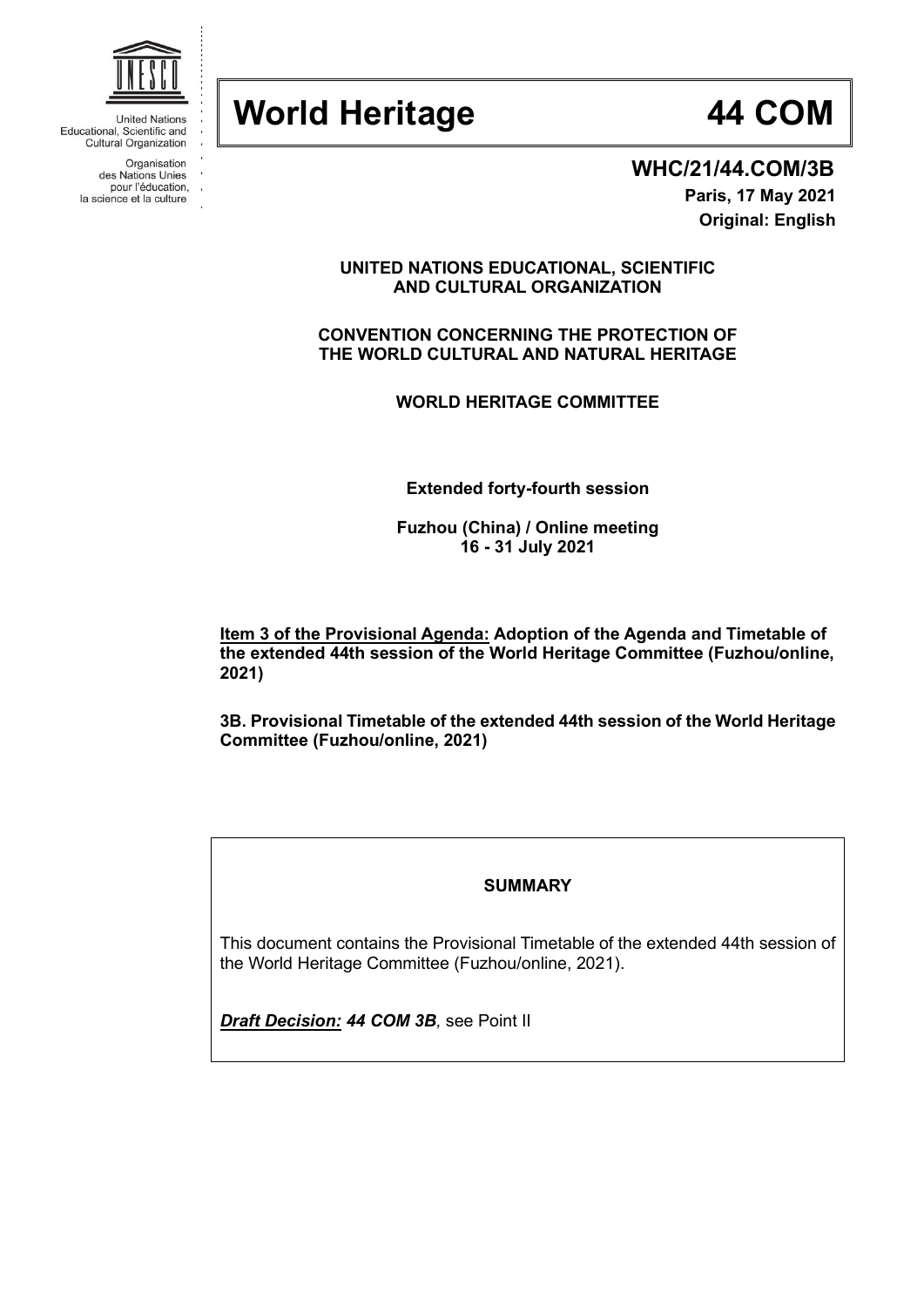# **I. BACKGROUND**

- 1. Due to the global COVID-19 pandemic, and following their unanimous decision in April 2020 to postpone the 44th session of the Committee to a later date, the members of the Bureau of the 44th session have been consulted in writing by the Chairperson of the World Heritage Committee on 31 August 2020 on determining the dates of the 44th session. Subsequently, the Bureau held an online meeting on 16 October 2020 during which it considered that the conditions for a session of the World Heritage Committee in 2020 were not met and suggested that the World Heritage Committee meet as soon as possible in an extraordinary session to decide on the dates of the 44th session (Decision **44 COM/BUR 1.3**).
- 2. At its 14th extraordinary session, held online on 2 November 2020, the World Heritage Committee decided to hold an extended 44th session in June/July 2021 in Fuzhou (China) (Decision **14 EXT.COM 4**).
- 3. Subsequently, at its 15th extraordinary session, held online on 29 March 2021, the World Heritage Committee decided that the extended 44th session will be held in an online format, as described in Document WHC/21/15.EXT.COM/3 (Section III.B - "online session") from 16 to 31 July 2021, and adopted the corresponding timetable contained in Annex 3 of the abovementioned document (Decision **15 EXT.COM 3**).
- 4. During its discussion, the Committee also agreed that 20 July 2021 would not be a working day.
- 5. The Secretariat has duly taken int account these various elements and proposes that the Committee adopt the adjusted timetable included in Section II below. The working hours indicated in the timetable are to be understood as referring to the CET time ("Paris time").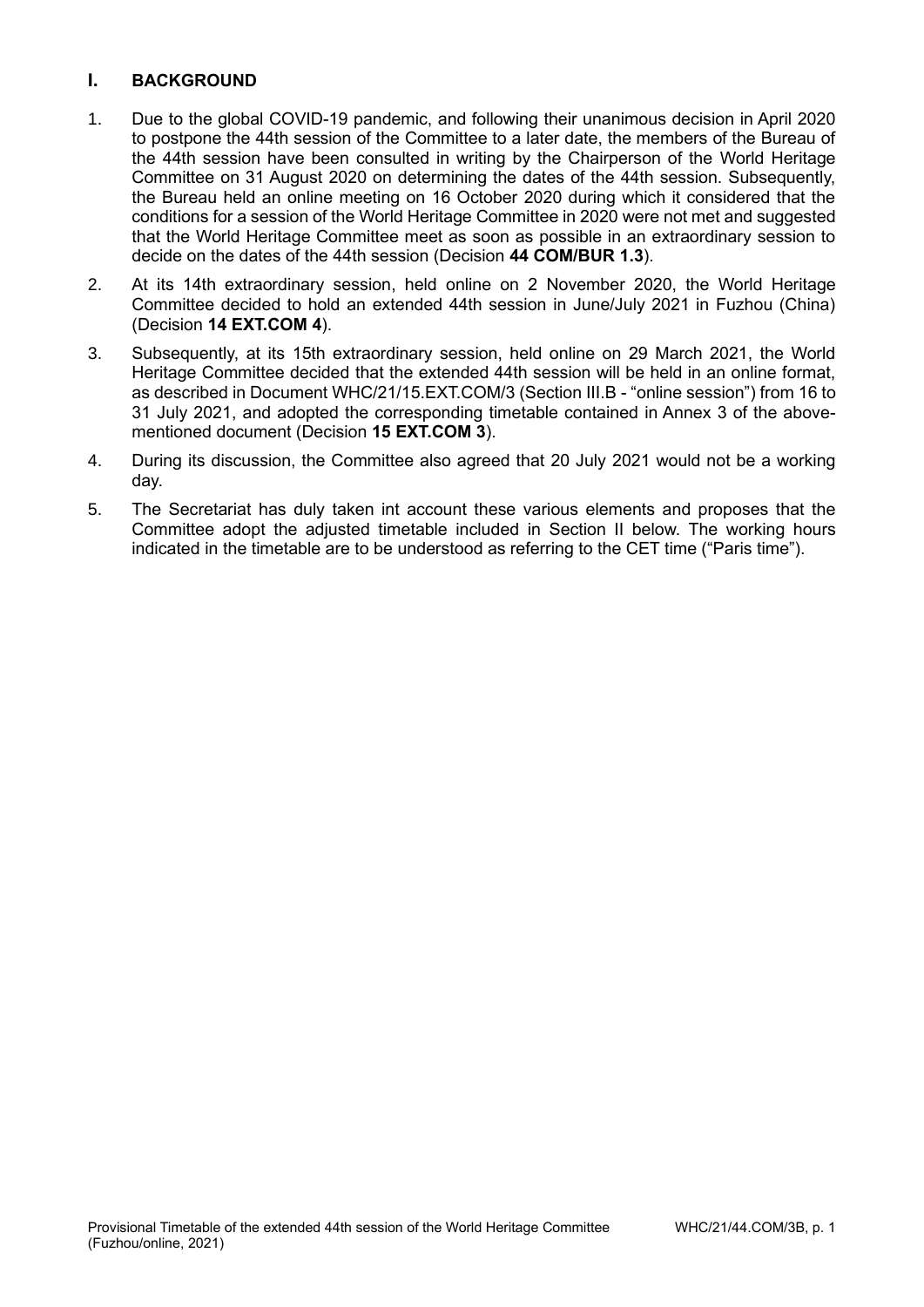## **II. PROVISIONAL TIMETABLE**

**N.B: As per Decision 15 EXT COM 3, Items 4, 5A, 5B, 5C, 5D, 6, 8A, 8C, 8D, 8E, 9A, 10C, 10D marked in grey in the Timetable below shall be examined without debate. Therefore, it is to be understood that for these items, the Committee will only be asked to examine the related Draft Decisions.**

**Also note that as per Decision 15 EXT COM 3, 20 July shall not be a working day.**

| 16 July                                                                                                                                                 |       | 17 July                                                                                                                                                                                                                                                                                                                              | 18 July                                                                                                                           | 19 July                |
|---------------------------------------------------------------------------------------------------------------------------------------------------------|-------|--------------------------------------------------------------------------------------------------------------------------------------------------------------------------------------------------------------------------------------------------------------------------------------------------------------------------------------|-----------------------------------------------------------------------------------------------------------------------------------|------------------------|
|                                                                                                                                                         |       |                                                                                                                                                                                                                                                                                                                                      | $11.00 - 11.30$                                                                                                                   | $11.00 - 11.30$        |
|                                                                                                                                                         |       |                                                                                                                                                                                                                                                                                                                                      | <b>BUREAU MEETING</b>                                                                                                             | <b>BUREAU MEETING</b>  |
|                                                                                                                                                         | 11.30 | 11.30 Item 2 Admission of Observers                                                                                                                                                                                                                                                                                                  | 11.30 Item 7 (Cont'd)                                                                                                             | 11.30 Item 7A (Cont'd) |
|                                                                                                                                                         | 15.30 | 11.45 Item 3 Adoption of the Agenda and<br>Timetable<br>12.00 Item 4 Report of the Rapporteur of<br>the 43rd session of the World<br>Heritage Committee (Baku, 2019)                                                                                                                                                                 | 12.00 Item 7C Draft<br><b>Updated Policy</b><br>Document on the<br>impacts of Climate<br>Change on World<br>Heritage properties   |                        |
| 13.00-14.30<br>Item 1<br>Opening of<br>the session $-$<br>Opening<br>Ceremony in<br><b>Fuzhou</b><br>$15.00 - 16.00$<br><b>BUREAU</b><br><b>MEETING</b> |       | 12.15 Item 14 Presentation of the final<br>accounts of the World Heritage Fund<br>for 2018-2019, Report on the<br>execution of the budget for the<br>biennium 2020-2021, Budget<br>proposal of the World Heritage Fund<br>under the biennium 2022-2023 and<br>follow-up to Decision 43 COM 14<br>[Constitution of consultative body] | 13.00 Item 7A State of<br>conservation of<br>World Heritage<br>properties inscribed<br>on the List of World<br>Heritage in Danger |                        |
|                                                                                                                                                         |       | 12.20 Item 11 Follow-up to<br>Recommendations of Evaluations<br>and Audits on Working Methods and<br>outcomes of the ad-hoc working<br>group [Opening of the item]                                                                                                                                                                   |                                                                                                                                   |                        |
|                                                                                                                                                         |       | 12.25 Item 12 Revision of the Operational<br>Guidelines [Constitution of<br>consultative body]                                                                                                                                                                                                                                       |                                                                                                                                   |                        |
|                                                                                                                                                         |       | 12.30 Item 5A Report of the World<br>Heritage Centre on its activities and<br>the implementation of the World<br><b>Heritage Committee's Decisions</b>                                                                                                                                                                               |                                                                                                                                   |                        |
|                                                                                                                                                         |       | 13.00 Item 5B Reports of the Advisory<br><b>Bodies</b>                                                                                                                                                                                                                                                                               |                                                                                                                                   |                        |
|                                                                                                                                                         |       | 13.30 Item 5C Progress report on Priority<br>Africa, Sustainable Development and<br><b>World Heritage</b>                                                                                                                                                                                                                            |                                                                                                                                   |                        |
|                                                                                                                                                         |       | 14.00 Item 5D World Heritage Convention<br>and Sustainable Development                                                                                                                                                                                                                                                               |                                                                                                                                   |                        |
|                                                                                                                                                         |       | <b>14.30 Item 6 Follow-up to the World</b><br>Heritage Capacity-building Strategy<br>and Progress Report on the World<br>Heritage-related category 2 centres                                                                                                                                                                         |                                                                                                                                   |                        |
|                                                                                                                                                         |       | 15.00 Videos from the Young Heritage<br>Professionnals and Site managers<br>Online Fora 2021                                                                                                                                                                                                                                         |                                                                                                                                   |                        |
|                                                                                                                                                         |       | 15.15 Item 7 State of conservation of World<br>Heritage properties [Opening of the<br>item and message from the Site<br>Managers Foruml                                                                                                                                                                                              |                                                                                                                                   |                        |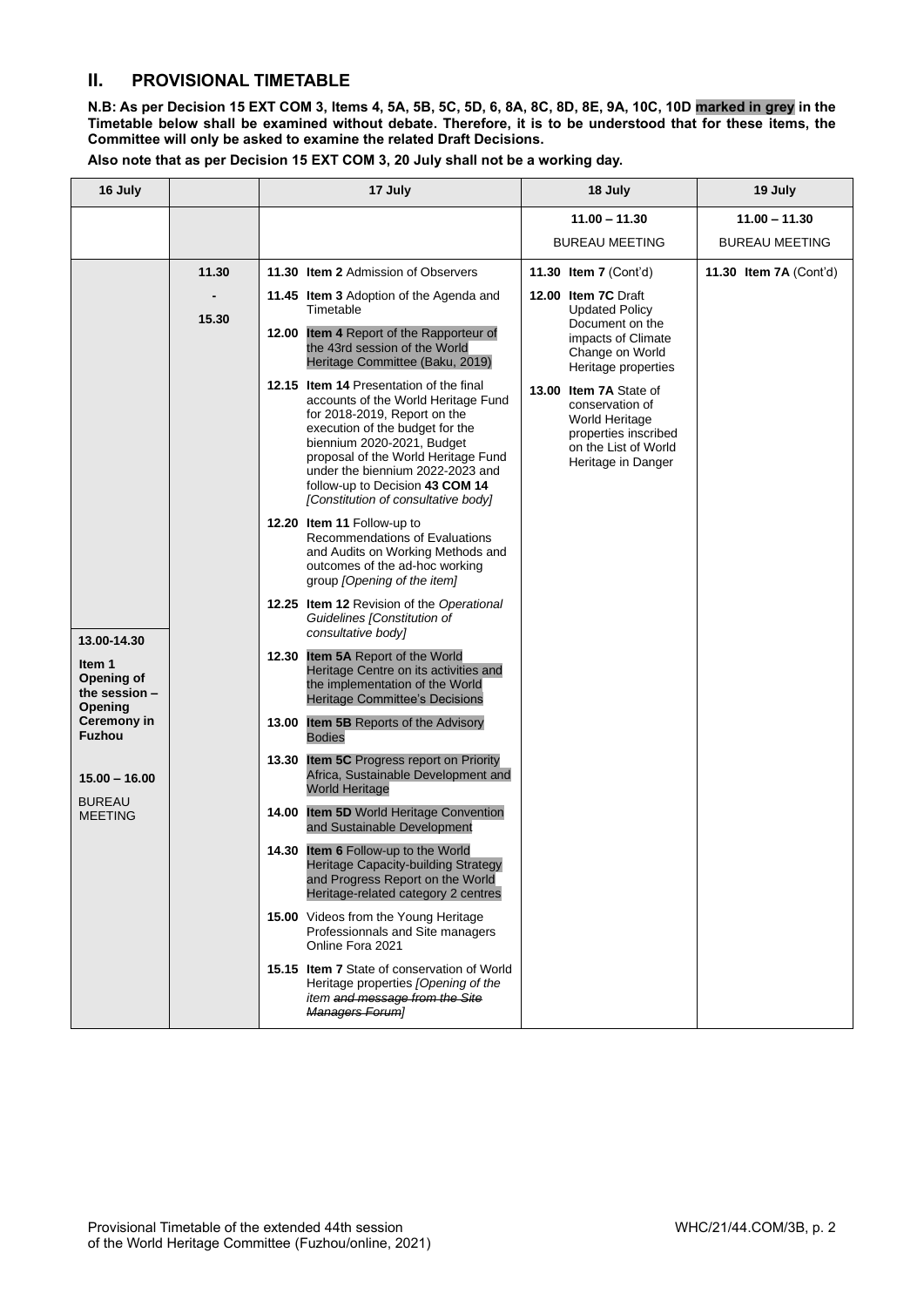|                                  | 20 July    | 21 July                                                                                                                                        | 22 July                                  | 23 July                                  |
|----------------------------------|------------|------------------------------------------------------------------------------------------------------------------------------------------------|------------------------------------------|------------------------------------------|
|                                  | No session | $11.00 - 11.30$<br><b>BUREAU MEETING</b>                                                                                                       | $11.00 - 11.30$<br><b>BUREAU MEETING</b> | $11.00 - 11.30$<br><b>BUREAU MEETING</b> |
| 11.30<br>$\blacksquare$<br>15.30 | No session | 11.30 Item 7A (Cont'd)<br>12.00 Item 7B State of<br>conservation of<br>World Heritage<br>properties inscribed<br>on the World<br>Heritage List | 11.30 Item $7B$ (Cont'd)                 | 11.30 Item 7B (Cont'd)                   |

|                         | 24 July                                                      | 25 July                | 26 July                       |
|-------------------------|--------------------------------------------------------------|------------------------|-------------------------------|
|                         | $11.00 - 11.30$                                              | $11.00 - 11.30$        | $11.00 - 11.30$               |
|                         | <b>BUREAU MEETING</b>                                        | <b>BUREAU MEETING</b>  | <b>BUREAU MEETING</b>         |
| 11.30<br>$\blacksquare$ | 11.30 Item 8 Nomination process<br>[Opening of the item]     | 11.30 Item 8B (Cont'd) | <b>11.30 Item 8B (Cont'd)</b> |
| 15.30                   | 12.30 Item 8A Tentative Lists<br>submitted by States Parties |                        |                               |
|                         | 12.45 Item 8B Nominations to the<br>World Heritage List      |                        |                               |

|                | 27 July                       | 28 July                                                                                                                                                                                                                                                                                                                                                                    | 29 July                                                                                                                                                                                                                                                                                                                                                                                                                                                                                                                                                                                                    |
|----------------|-------------------------------|----------------------------------------------------------------------------------------------------------------------------------------------------------------------------------------------------------------------------------------------------------------------------------------------------------------------------------------------------------------------------|------------------------------------------------------------------------------------------------------------------------------------------------------------------------------------------------------------------------------------------------------------------------------------------------------------------------------------------------------------------------------------------------------------------------------------------------------------------------------------------------------------------------------------------------------------------------------------------------------------|
|                | $11.00 - 11.30$               | $11.00 - 11.30$                                                                                                                                                                                                                                                                                                                                                            | $11.00 - 11.30$                                                                                                                                                                                                                                                                                                                                                                                                                                                                                                                                                                                            |
|                | <b>BUREAU MEETING</b>         | <b>BUREAU MEETING</b>                                                                                                                                                                                                                                                                                                                                                      | <b>BUREAU MEETING</b>                                                                                                                                                                                                                                                                                                                                                                                                                                                                                                                                                                                      |
| 11.30<br>15.30 | <b>11.30 Item 8B (Cont'd)</b> | <b>11.30 Item 8B (Cont'd)</b><br>14.15 Item 8D Clarifications of<br>property boundaries and<br>areas by States Parties<br>14.30 Item 8E Review and approval<br>of retrospective Statements of<br><b>Outstanding Universal Value</b><br>14.45 Item 8C Update of the World<br>Heritage List and of the List of<br>World Heritage in Danger<br>15.00 Item 9A Upstream Process | 11.30 Item 10A Report on the results<br>of the Third Cycle of the<br>Periodic Reporting exercise in<br>the Arab States<br>12.30 Item 10B. Report on the results<br>of the Third Cycle of the<br>Periodic Reporting exercise in<br>Africa<br><b>Item 10C.</b> Progress report on<br>13.30<br>the implementation of the Action<br>Plans for the Second Cycle of<br>Periodic Reporting in all regions<br>Item 10D Progress report on<br>14.00<br>the Third Cycle of Periodic<br>Reporting in the other regions<br>14.30 Item 7 State of conservation of<br>World Heritage properties<br>[Closing of the item] |
|                |                               |                                                                                                                                                                                                                                                                                                                                                                            |                                                                                                                                                                                                                                                                                                                                                                                                                                                                                                                                                                                                            |